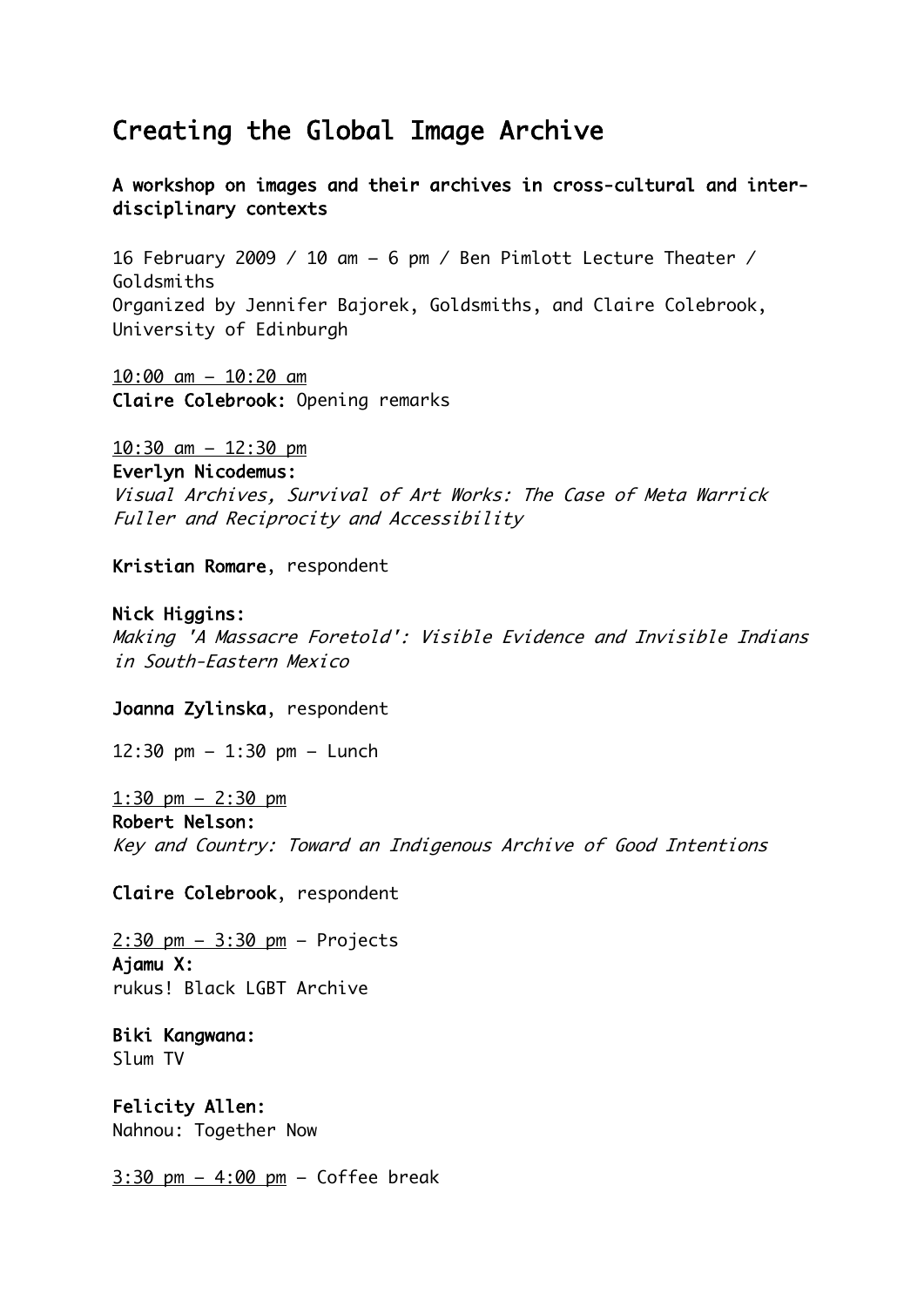4:00 pm – 6:00 pm Erin Haney: Floating to the Surface: Photographs as Archives in West Africa

Jennifer Bajorek, respondent

## Clare Harris:

The Imperial Archive and its Avatars

## Elizabeth Edwards, respondent

We gratefully acknowledge the support of the Goldsmiths Research and Knowledge Transfer Fund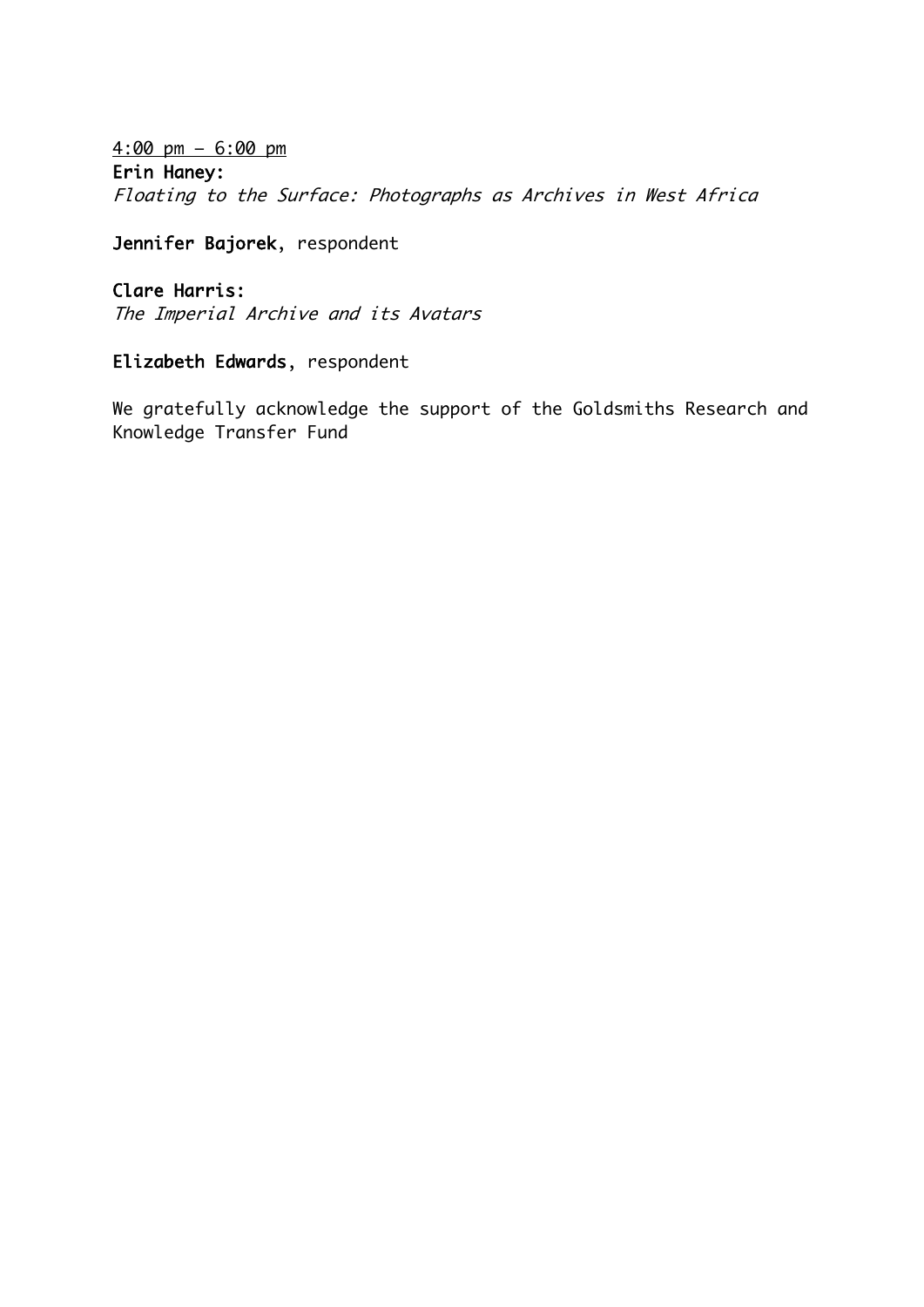Felicity Allen leads Tate Britain's Learning department, which takes an integrated approach to specialist and socially inclusive programmes and interpretation and contributes to research for the sector. Between 1999 and 2003 Felicity was Head of Public Programmes at London's Hayward Gallery, having previously been the first Director of Engage (the National Association for Gallery Education) and founding editor of its journal. Throughout the 1980s and 90s Felicity practised as an artist, exhibiting internationally, lecturing in posts in fine art and curatorial studies at Goldsmiths and the Winchester School of Art, and contributing to programmes in art galleries, museums, and community settings.

Elizabeth Edwards is Professor and Senior Research Fellow at the University of the Arts London. Previously Curator of Photographs at Pitt Rivers Museum and Lecturer in Visual Anthroplogy at University of Oxford, she works on the complex relationships between photographs, anthropology, and history, in contexts from fieldwork to museum exhibitions. Her recent publications include Raw Histories: Photographs, Anthroplogy, and Museums (2001), Photographs Objects Histories co-edited with Janice Hart (2004), 'Photographs and the Sound of History' Visual Anthropology Review (2006) and 'Entangled Documents: Visualised Histories' in Susan Meiselas In History (2008).

Erin Haney completed her PhD in African Art History at SOAS with John Picton. She works at the National Museum of African Art, the Smithsonian Institution, Washington, DC, and has taught on and curates exhibitions on contemporary and historical arts of Africa and its diasporas. Her book *Photography and Africa* is due out later this year with Reaktion Books.

Clare Harris is Reader in Visual Anthropology at the University of Oxford and Curator of Asian Collections at the Pitt Rivers Museum. Her research focuses on material and visual culture in Tibet and the Himalayas. She has published In the *Image of Tibet: Tibetan Painting* after 1959 (Reaktion Books 1999), Seeing Lhasa: British Depictions of the Tibetan Capital 1936 -1947 (with Tsering Shakya, Serindia, 2003) and Ladakh: Culture at the Crossroads (with Monisha Ahmed, Marg, 2005). She was co-director (with Elizabeth Edwards and Richard Blurton) of the AHRC-funded project that created 'The Tibet Album' website. She is currently completing a new book: The Museum on the Roof of the World: Art, Politics and the Representation of Tibet'.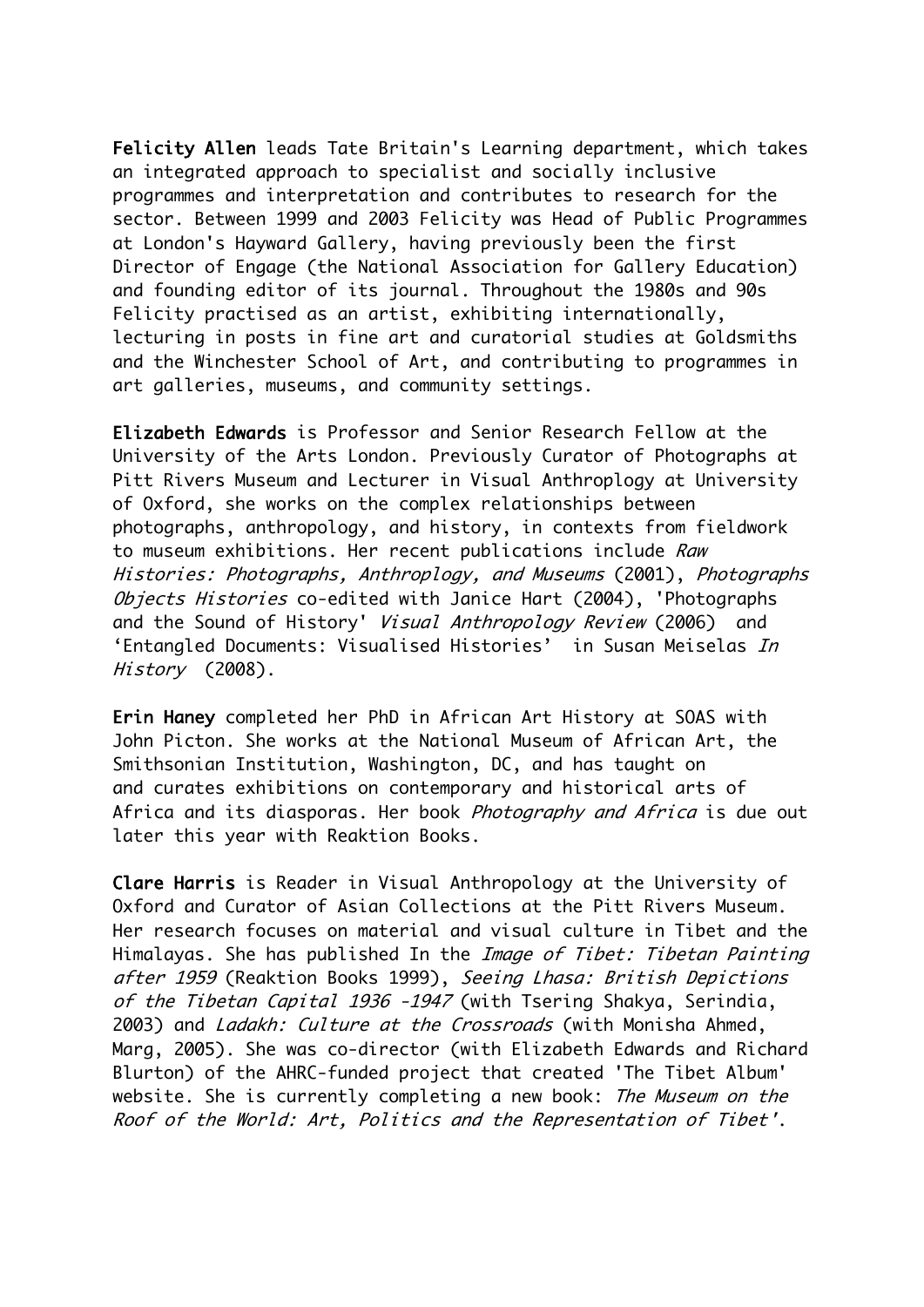Nick Higgins is a filmmaker and Lecturer in Visual and Cultural Studies at the University of Edinburgh. He has made several awardwinning creative documentaries, most recently producing and codirecting 'The New Ten Commandments' for the BBC, Scottish Screen, and the Scottish Arts Council. He is currently an honorary research fellow in the Department of Theatre, Film, and Television Studies at the University of Glasgow.

Biki Kangwana is an internationally travelled and educated Kenyan with experience in, and a passion for, television and film production. From mainstream global media, including the BBC World Service in London, to participatory media in Kenya, Biki has worked in markedly varied circumstances and cultures. Currently working on feature documentary, he is also a Trustee of Slum TV and Ghetto Film Club in Kenya.

Robert Nelson is Associate Dean at Monash Art and Design, where he teaches in the Department of Theory. Nelson gained his MA (French and Italian painting and literature) and PhD (Greek sculpture and philology) from La Trobe University. His publications are mostly concerned with contemporary Australian art, with 100 essays in journals and catalogues and 800 newspaper articles as art critic for The Age in Melbourne. In 2000, Robert was awarded the Pascall Prize (a national prize for critical writing in all fields of the arts). His book, The Spirit of Secular Art: a History of the Sacramental Roots of Contemporary Artistic Values was published by Monash University ePress in 2007. Robert is also a painter, his most recent work being the scene painting for Polixeni Papapetrou.

Everlyn Nicodemus, artist, writer, PhD student, born Kilimanjaro, Tanzania. Studied Social Anthropology in Stockholm, Sweden, in the 1970s. Visual artist since 1980, has exhibited internationally. Research and published essays on modern African art and on art and psychological trauma since the 1990s. Have lived and worked in Sweden, France and Belgium, currently in Edinburgh, UK. Doing her PhD by Published Work for Middlesex University, London.

Kristian Romare, Swedish art historian, art critic since 1950 and former TV producer responsible at the Swedish Television for programs on art 1964-87. Was active within media trade unions. Currently freelance art critic, co-researcher together with Everlyn Nicodemus.